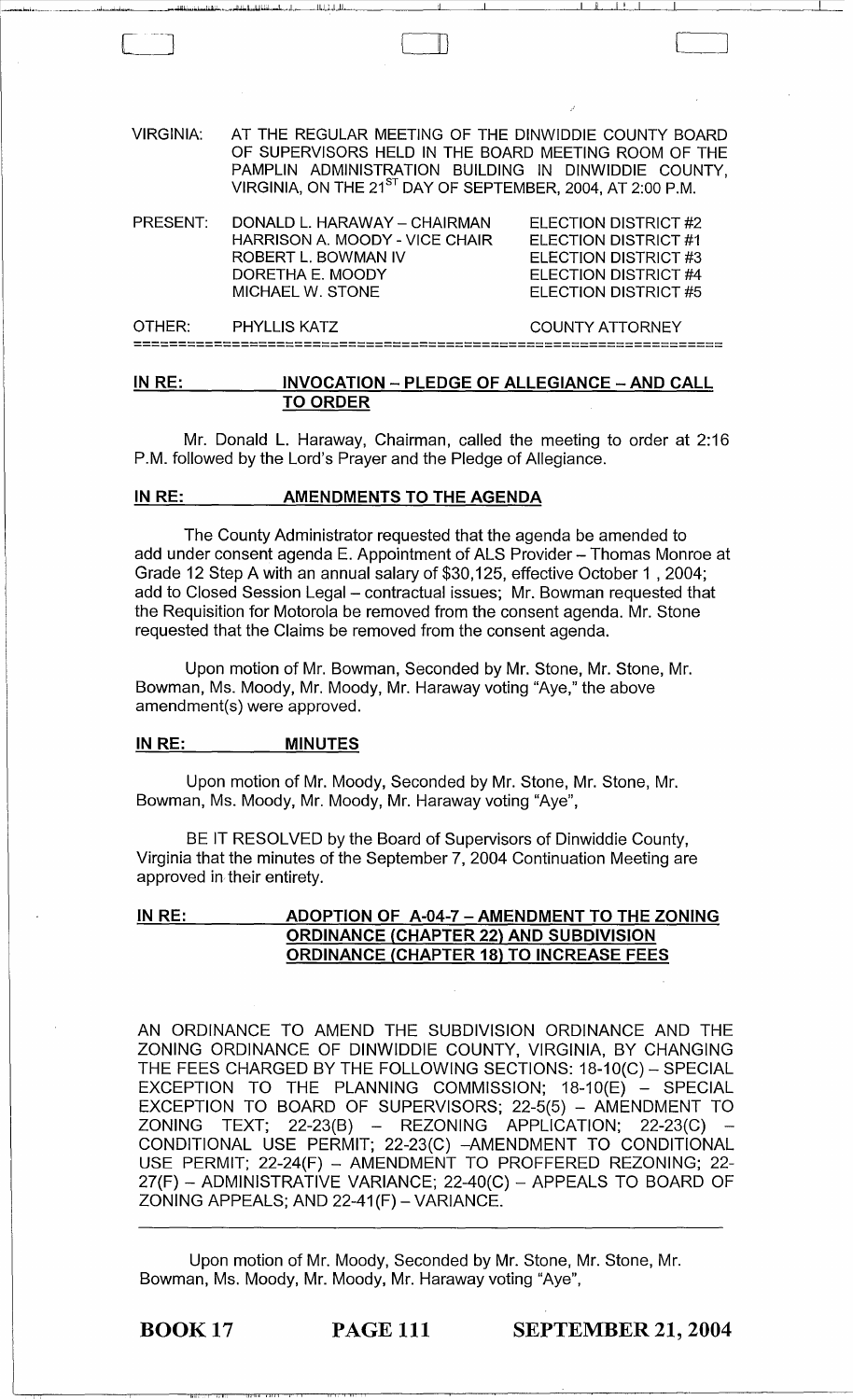BE IT ORDAINED BY THE BOARD OF SUPERVISORS OF DINWIDDIE COUNTY, VIRGINIA, that the subdivision ordinance and the zoning ordinance be amended as follows:

1. Section  $18-10(c)$  be amended by deleting reference to the sum of *forty* dollars (\$40.00) and in its stead insert one hundred dollars (\$100.00);

2. Section 18-10(e) be amended by deleting reference to the sum of one hundred dollars (\$100.00) and in its stead insert two hundred dollars (\$200.00);

3. Section 22-5(5) be deleted in its entirety and in its place insert the following:

Each application for amendment shall be accompanied by a check or money order made payable to the Treasurer, Dinwiddie County, in the sum of four hundred dollars (\$400.00), three hundred dollars (\$300.00) of which shall be used to pay the expenses of advertising and mailing notices, and other administrative costs. If actual expenses associated with the amendment exceed three hundred dollars (\$300.00), the applicant shall be billed for the difference. One hundred dollars (\$100.00) shall be retained by the County as a fee for processing the application for amendment;

4. Section  $22-23(b)$  be deleted in its entirety and in its place insert the following:

Fees; use described. Each application for rezoning shall be accompanied by a check or money order made payable to the Treasurer, Dinwiddie County, in the sum of six hundred dollars (\$600.00), five hundred dollars  $(S500.00)$  of which shall be used to pay the expenses of advertising and mailing notices, and other administrative costs. If actual expenses associated with the rezoning exceed five hundred dollars (\$500.00), the applicant shall be billed for the difference. One hundred dollars (\$100.00) shall be retained by the County as a fee for processing the application for rezoning;

5. Section 22-23(c) be deleted in its entirety and in its place insert the following:

Fees for conditional use permit and any amendments proposed for an existing conditional use permit. Each application for a conditional use permit or amendment thereto shall be accompanied by a check or money order made payable to the Treasurer, Dinwiddie County, in the sum of six hundred dollars (\$600.00), five hundred dollars (\$500.00) of which shall be used to pay the expenses of advertising and mailing notices, and other administrative costs. If actual expenses associated with the conditional use permit or amendment thereto exceed five hundred dollars (\$500.00), the applicant shall be billed for the difference. One hundred dollars (\$100.00) shall be retained by the County as a fee for processing the application for conditional use permit or its amendment;

6. Section 22-24(f) be amended by adding the following to the end of the existing paragraph:

Each application for, amendment shall be accompanied by a check or money order made payable to the Treasurer, Dinwiddie County, in the sum of six hundred dollars (\$600.00), five hundred dollars (\$500.00) of which shall be used to pay the expenses of advertising and mailing notices, and other administrative costs. If actual expenses associated with the amendment exceed five hundred dollars (\$500.00), the applicant shall be billed for the difference. One hundred dollars (\$100.00) shall be retained by the County as a fee for processing the application for amendment;

7. Section  $22-27(f)$  shall be amended by deleting the existing paragraph and in its stead insert the following: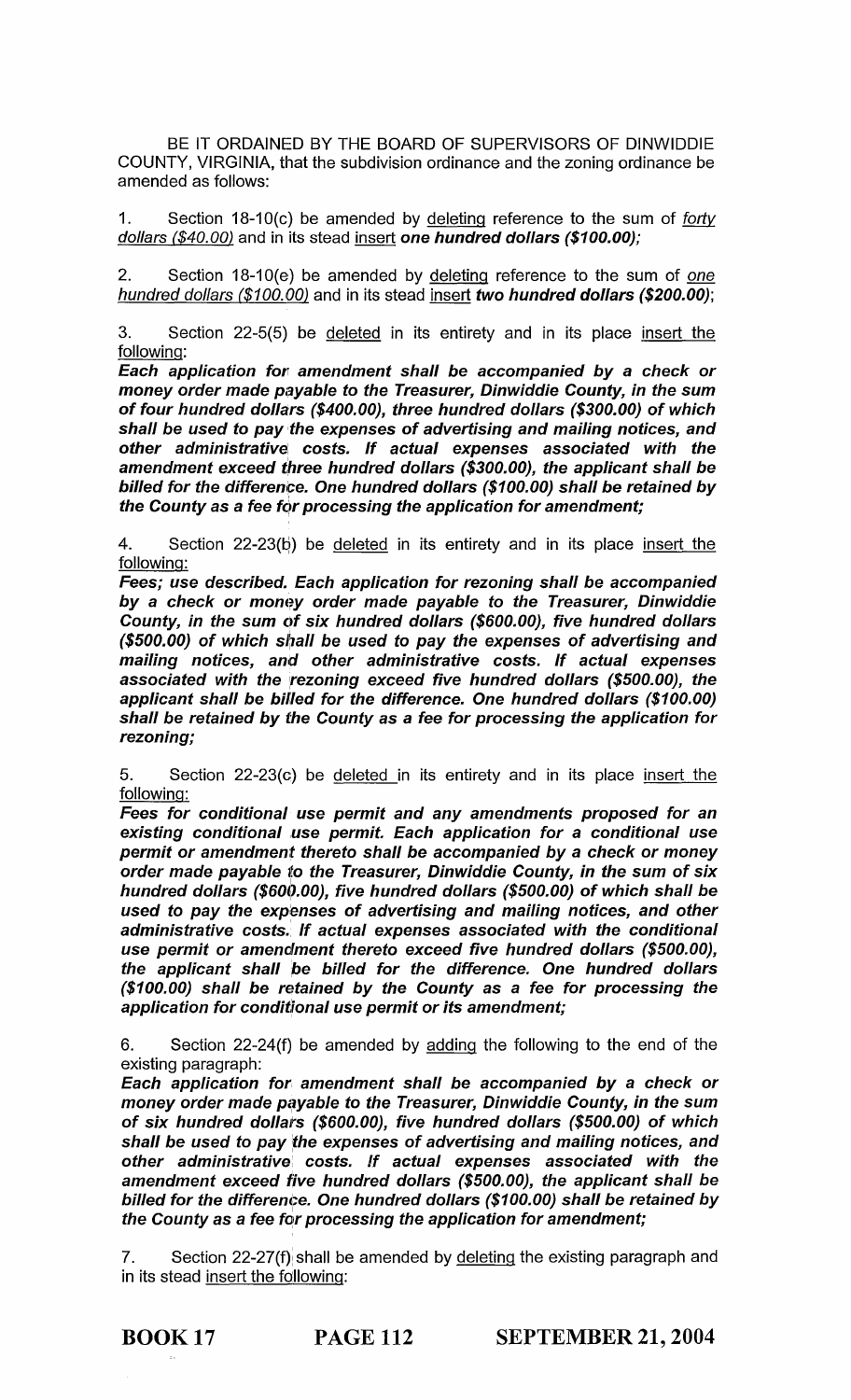Each application for an administrative variance shall be accompanied by a check or money order made payable to the Treasurer, Dinwiddie County, in the sum of forty dollars (\$40.00), which shall be used for the expenses associated with the application which includes a twenty dollar (\$20.00) fee retained by the County for processing the application. If actual expenses associated with the application exceed twenty dollars (\$20.00), the applicant shall be billed the difference;

, . I..... ..ll.;.u..:.11 UtJ..L.....lo.\_-'LI~\_II;...L.....L.JJ'''-': '~' \_\_\_ ~ \_\_ "'-----\_\_\_ ~~I ~I'~I-'-' -,I,~~ \_\_\_ ~ \_\_\_ -,---

 $\llbracket$ 

8. Section 22-40(c) shall be amended by deleting the existing paragraph and in its stead insert the following:

Appeals shall be mailed to the Board of Zoning Appeals in care of the Zoning Administrator and a copy of the appeal shall be mailed to the secretary of the Planning Commission. A third copy shall be mailed to the individual, official, department or agency concerned, if any. Appeals shall be accompanied by a check or money order made payable to the Treasurer, Dinwiddie County, in the sum of two hundred dollars (\$200.00). One hundred dollars (\$100.00) shall be used to pay for expenses associated with the appeal (ie. notices, advertising, and other administrative costs.) and one hundred dollars (\$100.00) shall be retained by the County as a fee for processing the appeals application. If actual expenses associated with the application exceed one hundred dollars (\$100.00), the applicant shall be billed the difference;

Section 22-41(f) shall be amended by deleting the existing paragraph and in its stead insert the following:

An application for a variance shall be obtained from the Zoning Administrator. Each application for variance shall be accompanied by a check or money order made payable to the Treasurer, Dinwiddie County, in the sum of two hundred dollars (\$200.00), one hundred dollars (\$100.00) of which shall be used to pay the expenses of advertising and mailing notices, and other administrative costs. If actual expenses associated with the variance exceed one hundred dollars (\$100.00), the applicant shall be billed for the difference. One hundred dollars (\$100.00) shall be retained by the County as a fee for processing the application for variance.

This Ordinance shall become effective immediately upon adoption by the Board of Supervisors. If any portion of this Ordinance shall be declared null and void, the remaining portions shall remain in full force and effect.

 $IN RE:$  APPOINTMENT - MR. THOMAS MONROE - ALS PROVIDER

Upon motion of Mr. Moody, Seconded by Mr. Stone, Mr. Stone, Mr. Bowman, Ms. Moody, Mr. Moody, Mr. Haraway voting "Aye",

BE IT RESOLVED by the Board of Supervisors of Dinwiddie County, Virginia that authorization is granted to employ Mr. Thomas Monroe for the position of ALS Provider at Grade 12, Step A, salary \$30,125 per year, with an effective date of October 1, 2004.

#### INRE: CITIZEN COMMENTS

- 1. Wilson Carlson 24945 Ferndale Road, Petersburg, VA requested that the Board assist him with the major drainage problem he has when it rains at his residence.
- 2. Geri Barefoot 7411 Frontage Road, Petersburg, VA made comments regarding the Biosolids resolution, which was recently adopted by many jurisdictions in Virginia and questioned the comments Mr. Moody made regarding it at the last Board meeting.

BOOK 17 PAGE 112 SEPTEMBER 21, 2004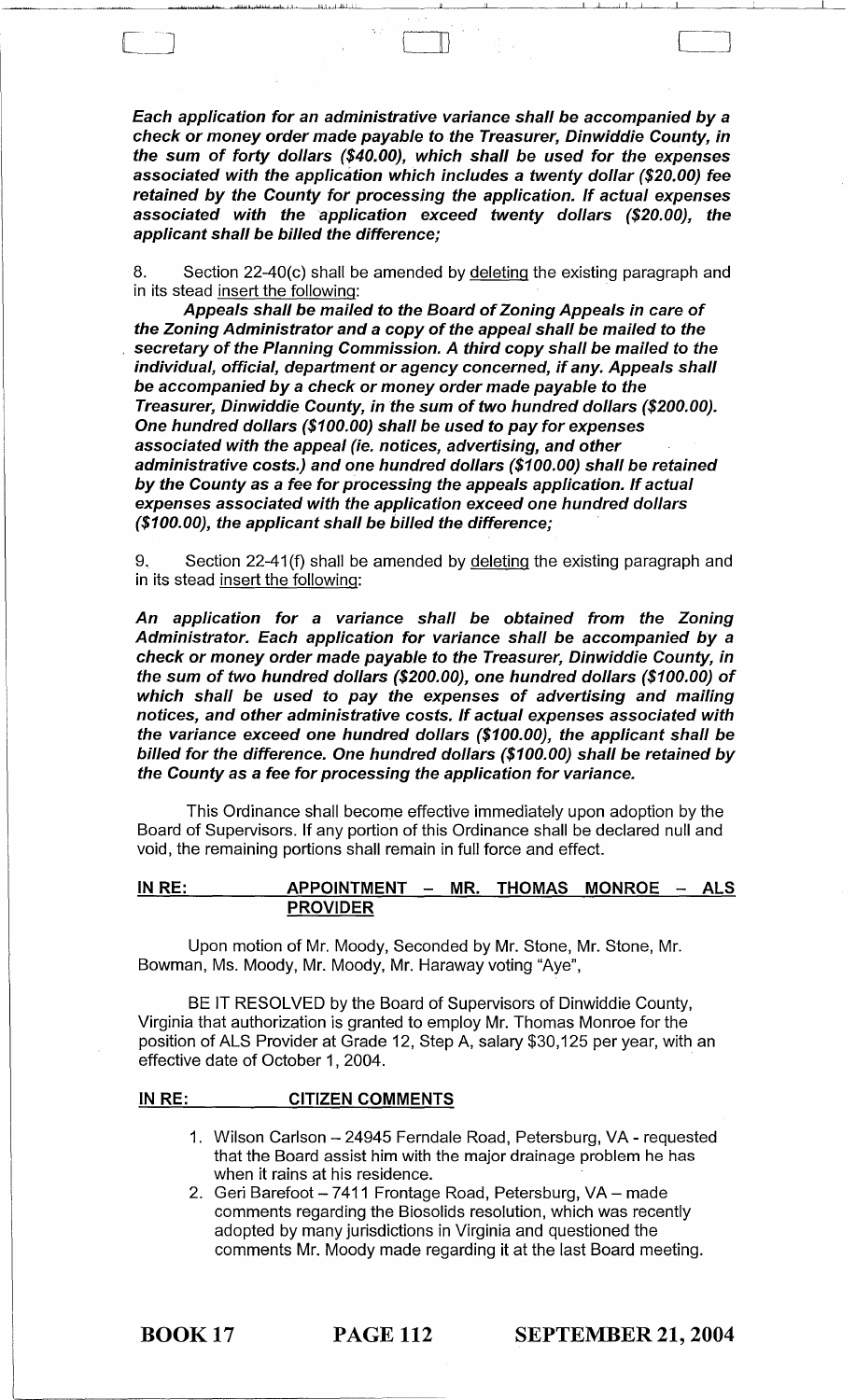- 3. David Dudley Smith Grove Road, Petersburg, Virginia, 23803 requested again that the Board adopt the biosolids resolution submitted by the Citizens for a Better Dinwiddie, which was adopted by several other Virginia jurisdictions.
- 4. Joseph Matthews 15714 Keelers Mill Road requested that the Board require the consent of adjoining property owners and the people of the community when biosolids are going to be applied.
- 5. Anne Scarborough Boydton Plank Road, Dinwiddie, VA commented on the following issues: 1) the biosolids resolution submitted by the Citizens for a Better Dinwiddie 2) County tax rate 3) paint job on the Namozine Fire Station roof 4) replacement of the cabinets at Namozine Fire Station 5) the face value of the school project bonds 6) rapid growth law which went into effect in 2002 to protect open space in rural communities.
- 6. Michael Bratschi 23500 Cutbank Road, DeWitt, VA requested that the Board look at their By-Laws and Rules of Order to make sure they are complying with them. Commented he thought the County had a biosolids ordinance and hired a monitor. He said he heard on the street that the Board had hired a Public Safety Director and asked if it had been announced. He asked how people are chosen to serve on board and qommissions in the County. He also questioned where the money comes from to pay the Special Prosecutor, Mr. Fisher.

#### **IN RE: VDOT REPORT**

Mr. Ray Varney, Resident Engineer, Virginia Department of Transportation, provided the following update:

- 1. He said he would check to see what could be done about the drainage problem at Mr. Carlson's property and would meet with representatives from the County if they so desired.
- 2. Reported a pipe failure on Squirrel Level Road which will take at least 2 to 3 weeks to get the pipe and then another 2 to 3 weeks to replace.

He informed the Board that they needed to move forward on the Secondary Six-Year Plan as quickly as possible. He reiterated his request to construct a right turn lane at the intersections of River Road and Ferndale Road be added to the plan. He also encouraged them to add the alternative improvements to Baltimore and Halifax Roads, which they looked at on their tour to the plan to reduce the amount of funds and time needed to complete the projects.

The Board agreed to have a workshop on October 5,2004 at 6:00 P.M.

# Board Member Request/comments

Mr. Moody requested that Mr. Varney provide the Board with a breakdown of the cost difference to do Baltimore and Halifax Roads the way it was presented in the old six-year plan and the new way he was suggesting. Mr. Moody commented 2 or 3 years ago he thought Coleman Lake Road was next on the plan for repairs and there were a lot of houses on that road and its very rough. If any funds were left over maybe they could be used to do the improvements on it. Mr. Varney said Coleman Lake was next on the list; and he would get the information together for the Board.

Mr. Stone asked Mr. Varney to revisit Brills Road with him to look at the problem with the drop-off in the road at the bridge because he had received several calls from citizens complaining about it. Mr. Varney reminded him that Rural Rustic funds could not be used for this but regular construction funds could be utilized.

BOOK 17 **PAGE 113 SEPTEMBER 21, 2004**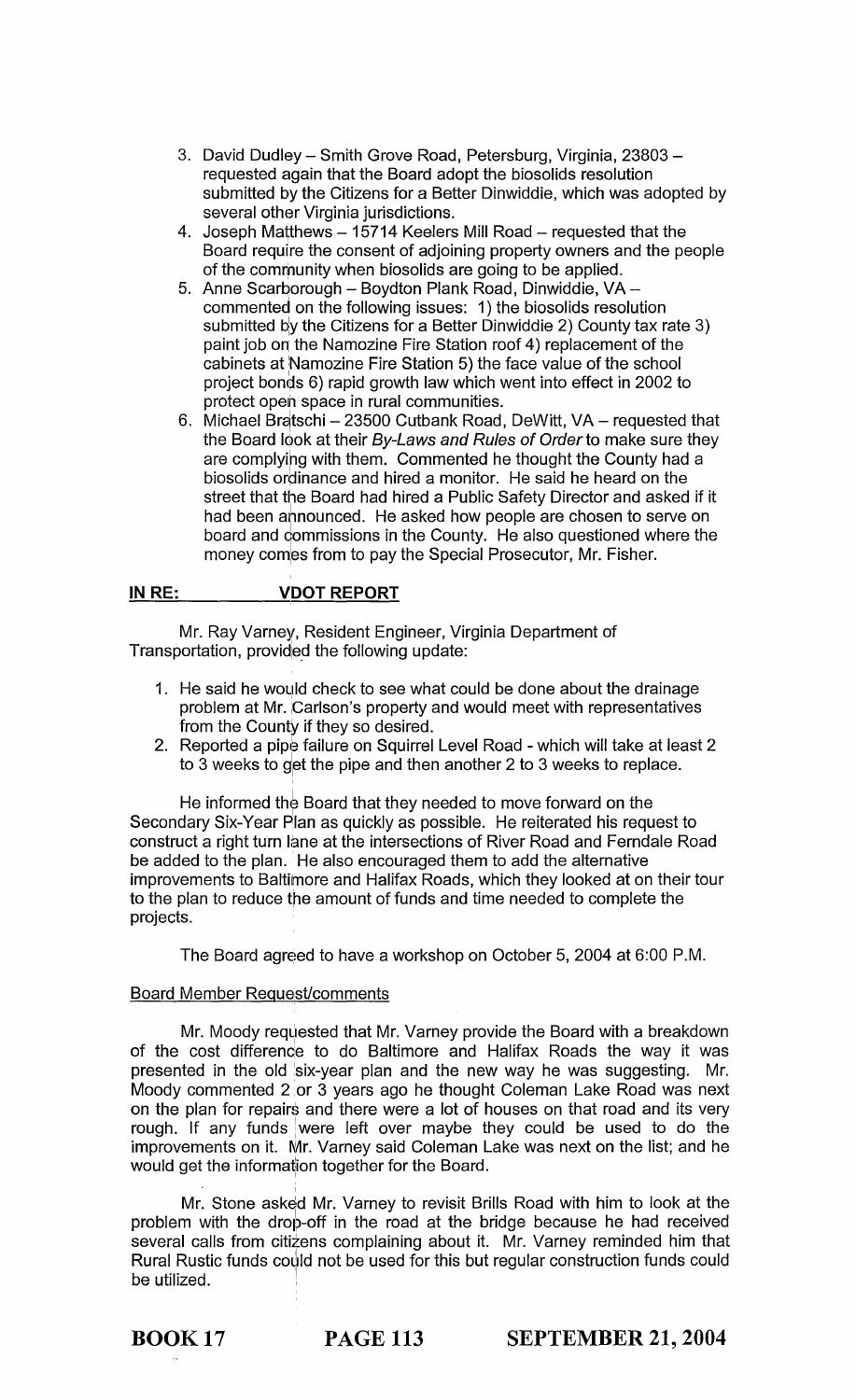## IN RE: ANIMAL CONTROL DIRECTOR - REPORT ON **BREEDER'S LICENSE**

LJJ LJ

"TO: Wendy Weber Ralph County Administrator

FROM: Mary Ellison ACO

SUBJECT: Breeder's License

As requested I have checked into what is involved in implementing a dog breeder's license for our County.

I have checked into other jurisdictions implementing the breeder's license. Richmond and Petersburg are the only ones I have found that currently have the breeder's law. There are no counties following suite. It is highly opposed by AKC and several other animal groups.

There are pros and cons to enacting this ordinance. I will address the "cons". I suspect there would be a great resistance from the hunters, as most hunters feel their dogs won't run if sterilized and would become lazy, not to mention the cost per dog for a breeder's license. Another would be the enforcement of the ordinance, the number of officers needed to enforce it. Also, the general opinion of the public is that government is going too far by forcing their personal property to be altered, people in the residential areas are still angry about the "limitation" ordinance. Cats would also have to be included which opens up even more controversy and the "picking up of stray cats". At this time, our shelter is barely able to handle the number of animals that we take in. Enactment of this ordinance would almost certainly flood our shelter and the euthanasia rate would drastically increase.

It is my opinion that we need to start small and work up to the breeder's licensing at a later time when we can handle the increase in work load and better handle the turn ins.

I would like to see all mature animals sterilized prior to adopters taking them home. Details of a sterilization program would need to be worked out if this is acceptable to the Board. A reward system for those who get their animals sterilized, lower license fees, such as \$5.00 neutered, \$10.00 intact.

I spoke to Patricia Coleman of Petersburg Animal Control. Her opinion is favorable for their city and would be happy to speak to the Board if requested."

The Board instructed the Animal Control Director to look into the sterilization process and report back to them.

# **IN RE: EXPLANATION OF COUNTY ATTORNEY BILLING PROCESS**

Ms. Phyllis Katz, County Attorney, commented" she was here to explain the billing process for the firm of Sands, Anderson, Marks and Miller.

Mr. Stone stated looking at the spreadsheet summary for August there were invoices dated back to January 6 to the end of the fiscal year June 30, 2004 for legal fees. He stated he did not understand why it was taking 8 months to get the invoices submitted for payment. Mrs. Katz stated they were trying to comply with the Board's request to have all the bills submitted by the 15<sup>th</sup> of each month. And she did not know why a January bill did not get invoiced but she would like to explain the billing process.

BOOK 17 **PAGE 113 SEPTEMBER 21, 2004**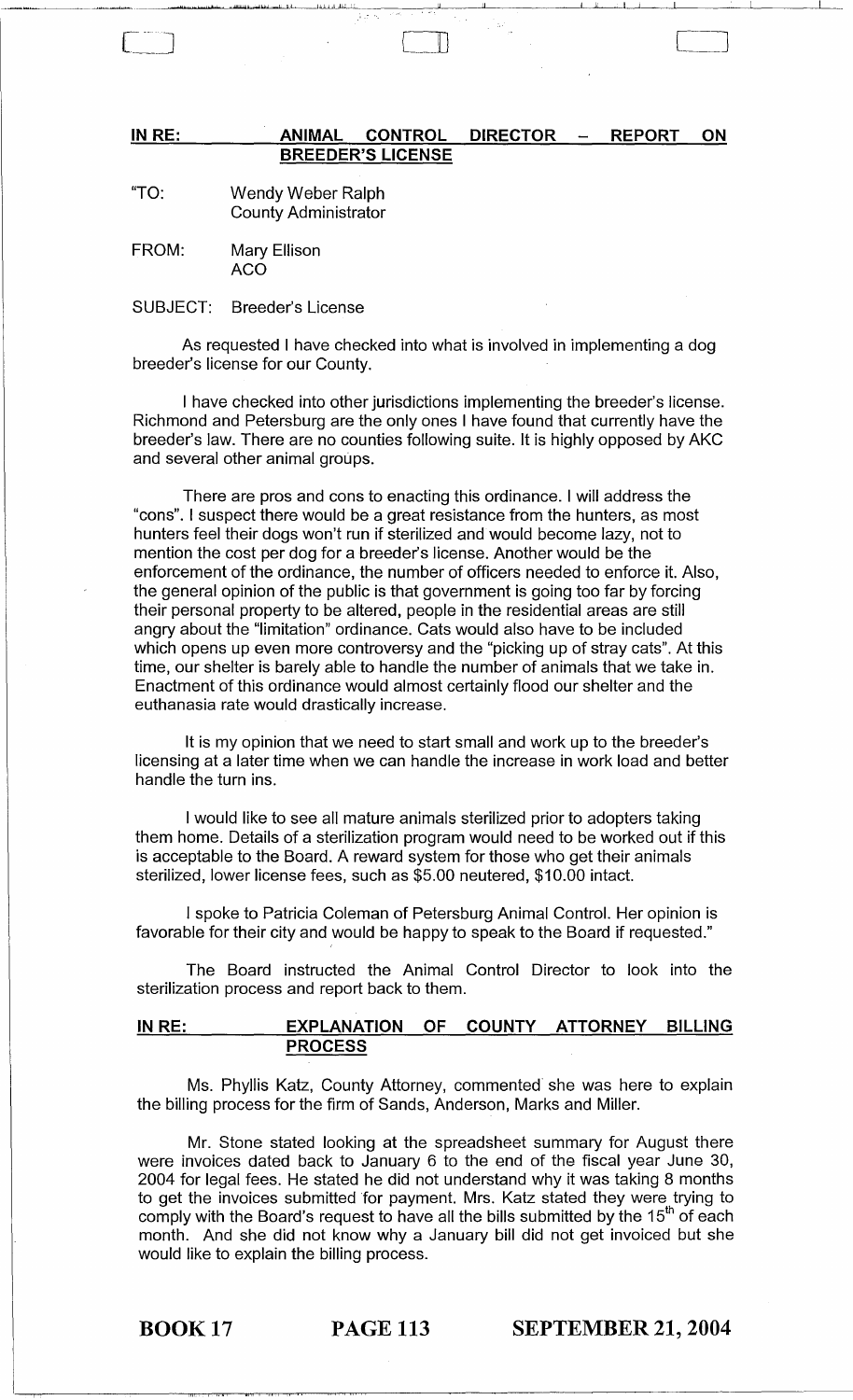Sometimes bills are not submitted because another payer is responsible for payment for example, the litigation for the ambulance accident. That is covered under the County's insurance and is being processed to Selective. The second type of situation is the bill gets invoiced to the wrong account. The last one is an attorney error or they might be out sick or on vacation, which would cause a delay in billing. Continuing she explained that each associate is responsible for entering the data into the computer for their services which is supposed to be done on a daily basis. Our shareholders do not want us to be lazy and at the first of the month we are closing out statements by the  $1<sup>st</sup>$  or  $2<sup>nd</sup>$ day of the month.

The process is, the account is closed out at the end of the month. The attorneys are given 2 days to read through the bills; each time entry and billing code is verified and sent back for invoicing. She apologized to the Board for the lateness of some of the invoices and commented they were trying to comply with their request to have all the invoices in by the 15<sup>th</sup> of the month.

Mr. Stone stated he could understand when an invoice was late because it was being submitted to another payer, but that was the exception not the rule. And in looking at the two groups of payments he could only see two ambulance issues and the remaining ones were for run-of-the-mill work. He stated in looking at the claims for tonight there is an invoice for July being submitted in the September claims.

Mrs. Katz stated Sands, Anderson, Marks and Miller will make every effort to get the invoices out to the County by the  $15<sup>th</sup>$  of the month, but she could not guarantee it. She stated she would however, commit to eliminating them, unless there is an extenuating circumstance, such as the ambulance accident.

Mr. Haraway asked if the attorneys kept current time reports on each project? She replied yes. He commented that was one of their concerns that the attorneys kept daily records and were not going back to try and recall the hours they had spent on a project. Ms. Katz stated that would be dishonest and unethical for them to do that.

Mr. Stone stated he understood they were working to improve it; but getting July invoices at the end of August was not acceptable. If staff needed to work on an RFP wording for a new contract the Board needed to do so.

Mr. Haraway stated the Board needed to be concerned about the amount because \$75,000 was budgeted for legal work this year. Based on the first two months of the current year the amount will be exceeded by \$75,000. He commented he hopecl everyone would look at this and try to decrease attorney fees in the future.

Mr. Bowman commented he would like to see more details in the spreadsheet and a copy of the invoices submitted for payment.

Mr. Stone asked if the January bill was paid from last years budget or this FY budget. Mr. Haraway commented bills submitted after August 30, 2004 are not accrued; it goes imto this fiscal year. Mr. Bowman stated the bills submitted for constitutional officers should be sent to that department for approval. The County Administrator commented all invoices are sent to and approved by the department receiving the services.

The County Attorney explained if the County wanted a more detailed breakdown of the charges they would work with Staff to provide it.

Mr. Haraway instructed staff to provide the Board with a copy of the invoices with the spreadsheet for the next 90 days.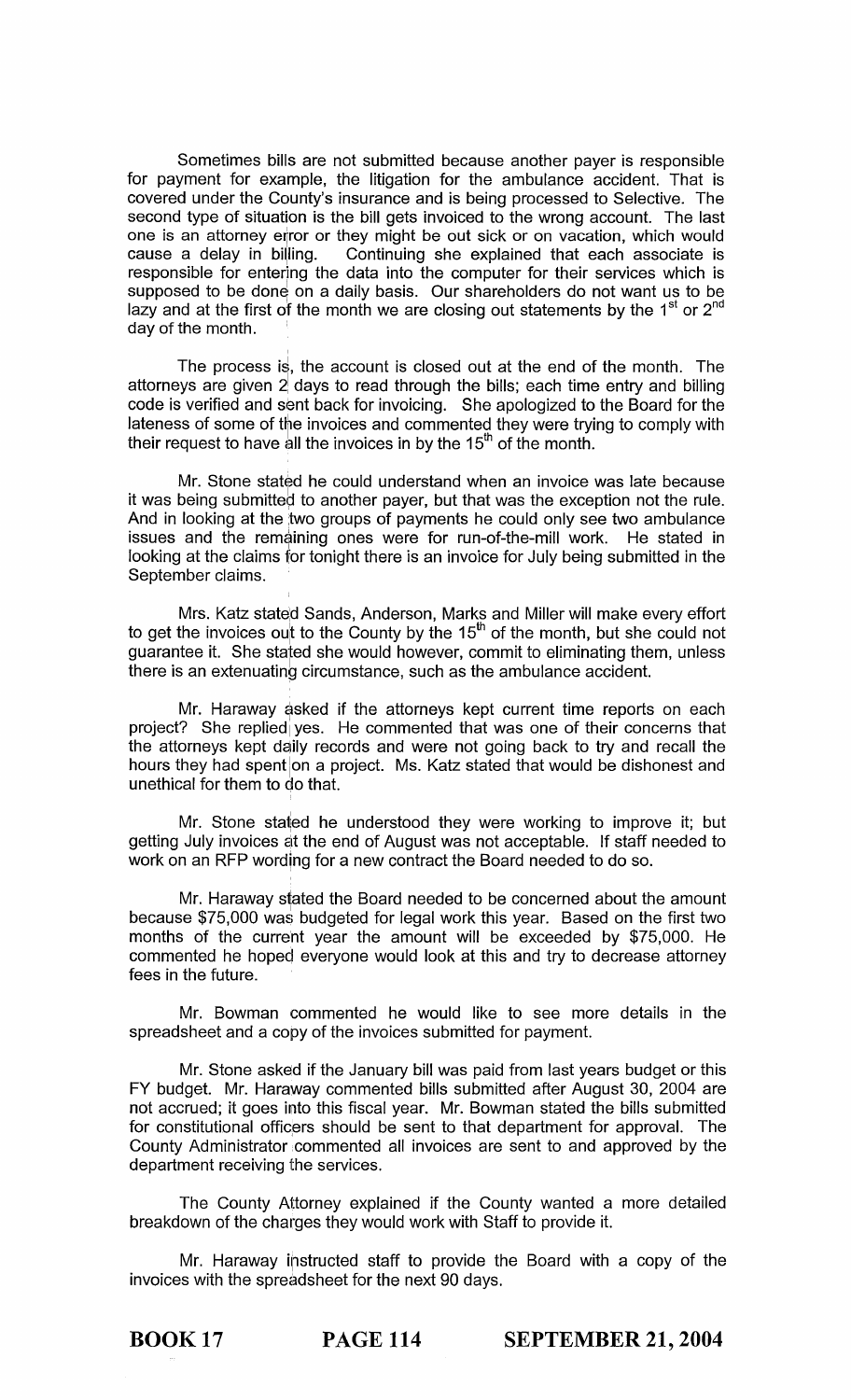Mr. Bowman asked if all the counties have an attorney present for the board meetings and the planning commission meetings. Ms. Katz stated no.

 $\Box$ 

Mr. Haraway stated he thought it would be advantageous for both the attorneys and the Board if they could come up with some ways to curtail their fees. Maybe there is something that they could come up with that would help both parties. Ms. Katz suggested that the Board take a look at the invoices for the next 3 months and she would come back at that point and meet with them to see how they would like to for restructure.

#### IN RE: CLAIMS

Upon motion of Mr. Moody, Seconded by Ms. Moody, Ms. Moody, Mr. Moody, Mr. Haraway voting "Aye", Mr. Stone, Mr. Bowman voting "Nay",

BE IT RESOLVED by the Board of Supervisors of Dinwiddie County, Virginia that the following claims are approved and funds appropriated for same using checks numbered 1046125 through 1046290 (void check(s) numbered 1046123 and 1046124)

## FY - *04/05*  Accounts Payable:

| (101) General Fund            |    | 161,686.48 |
|-------------------------------|----|------------|
| (103) Jail Commission         |    | 55.40      |
| (209) Litter Control          |    |            |
| (222) E911 Fund               | \$ | 3,612.82   |
| (223) Self Insurance Fund     |    |            |
| (225) Courthouse Maintenance  |    | 70.00      |
| (226) Law Library             | \$ | 437.60     |
| (228) Fire Programs           | \$ | 33,374.54  |
| (229) Forfeited Asset Sharing |    |            |
| (304) CDBG Grant Fund         | \$ | 501.50     |
| (305) Capital Projects Fund   | S  | 85,827.17  |
| (401) County Debt Service     |    | 54,622.23  |
|                               |    |            |

TOTAL

\$ 340,187.74

#### IN RE: APPOINTMENT OF DIVISION CHIEF OF PUBLIC SAFETY - MR. DENNIS HALE

Upon motion of Mr. Moody, Seconded by Mr. Bowman, Mr. Stone, Mr. Bowman, Ms. Moody, Mr. Moody, Mr. Haraway voting "Aye",

BE IT RESOLVED by the Board of Supervisors of Dinwiddie County, Virginia that Mr. Dennis Hale is appointed Division Chief of Public Safety at Grade 18, Step 0, at an annual salary of \$67,546, effective September 27,2004.

## IN RE: MR. HARRISON MOODY - DESIGNATED VACO REPRESENTATIVE TO VOTE AT ANNUAL 2004 BUSINESS MEETING

The County Administrator stated the 2004 Annual Business meeting of the Virginia Association of Counties will be held on Tuesday, November 9, from 10:15 A.M. until noon at the Homestead in Bath County. Each county needs to designate a representative of its board to cast its votes at the meeting.

Upon Motion of Mr. Bowman, Seconded by Mr. Stone, Mr. Stone, Ms. Moody, Mr. Bowman, Mr. Haraway voting "Aye", Mr. Moody, "Abstaining", Mr. Moody is appointed to be the designated representative to cast the Board's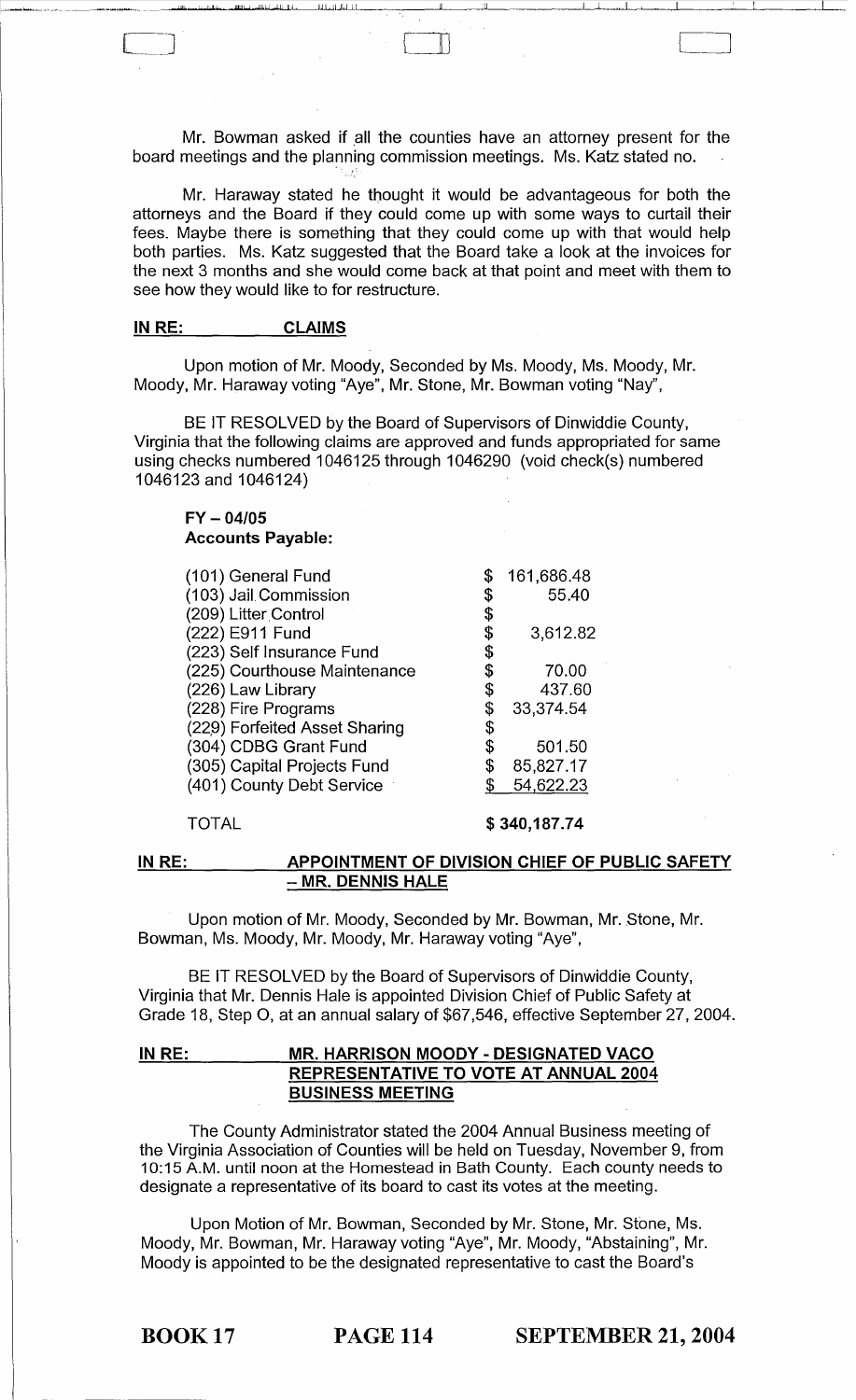vote(s) at the 2004 Annual Business meeting of the Virginia Association of Counties.

# **INRE: BOARD MEMBER COMMENTS**

Mr. Moody requested staff to contact the Sheriffs Department to see if he would set up radar and portable scales on Route 708 because of the complaints he received from residents about the truck traffic on the road. He stated there are a couple of counties in Virginia when someone buys a piece of property in an agriculture district and it is part of the law which is put in their deeds that there is dust, odors, noise and things of that nature. He requested that staff investigate it to see what the process is. He said earlier during citizens comments a remark was made about biosolids ordinances that other counties have adopted. A lot of counties have an ordinance on the books but the supervisors don't know what all of them are. Until you have an ordinance on the books that is approved by the Health Department you cannot start collecting that fee. He commented some counties he knew of aren't using the ordinance to its fullest. Dinwiddie is trying to get that person hired so we can use it to the fullest extent; but until that is done it will not be known if the ordinance is adequate.

Mr. Stone informed the Board that he and staff were not ready for the Web Site presentation but he gave a brief update on it. He explained that this Board is not under "Roberts Rules of Order" or "Little Bobby's Rules of Order". This Board abides by the Chairman's Rules of Order and if the Chairman doesn't stop someone from interrupting then it is deemed that it is acceptable at that time. He asked Staff if the Schopl Superintendent had responded about the cost of sharing the Bus Garage. The County Administrator replied no. He also requested that the laundry list be prepared for every meeting.

Mr. Haraway asked the Board members which day they could meet with Bob Slavin, for 1 1/2 to 2 hours, Monday, Tuesday (but he would have to leave by 3:00 P.M. on Tuesday) or Wednesday of next week; or before the next regular meeting on October  $\ddot{5}^{th}$  to review the candidates for the County Administrator position with the Board<sup>!</sup> The Board agreed to meet on Monday, September 27, 2004 at 5:00 P.M.

# **IN RE: AUTHORIZATION TO ADVERTISE PUBLIC HEARING FOR TRANSFER OF LAND TO WPVA**

Mr. William Scheid, Director of Planning, stated at the meeting that was held on September 15, 2004 in West Petersburg with members of the WPVA, Michelle Jones, Department of Housing and Community Development, Mr. Robert Bowman and him sat down and discussed the remaining lots on Greensville Avenue and the possibility of the County conveying if not total ownership at least partial ownership of the lots to WPVA. The State has certified WPVA as a Community Housing Development Organization (CHDO) eligible to assist low/moderate income families in obtaining housing within the West Petersburg subdivision. However, there are two stipulations that WPVA must meet to qualify for the grant 1) management funds 2) operating funds. The CHDO offers a grant of up to  $$100,000$  for 2 years for the management funds and they will need a 25% match in cash assets over the two year grant, which is  $$12,500.$ 

One thing came up which was interesting and that was the assumption of the County that nine hdmes had to be constructed on lots in West Petersburg in order to close out the development block grant that began in the nineties. A letter was produced at the last Board meeting, which indicated that only 6 homes needed to be built versus the 9 the County was told that was needed to close out the grant. Mr. Scheid stated he sent Louise Brierre at the DHCD a copy of the letter and she is in the process of researching it.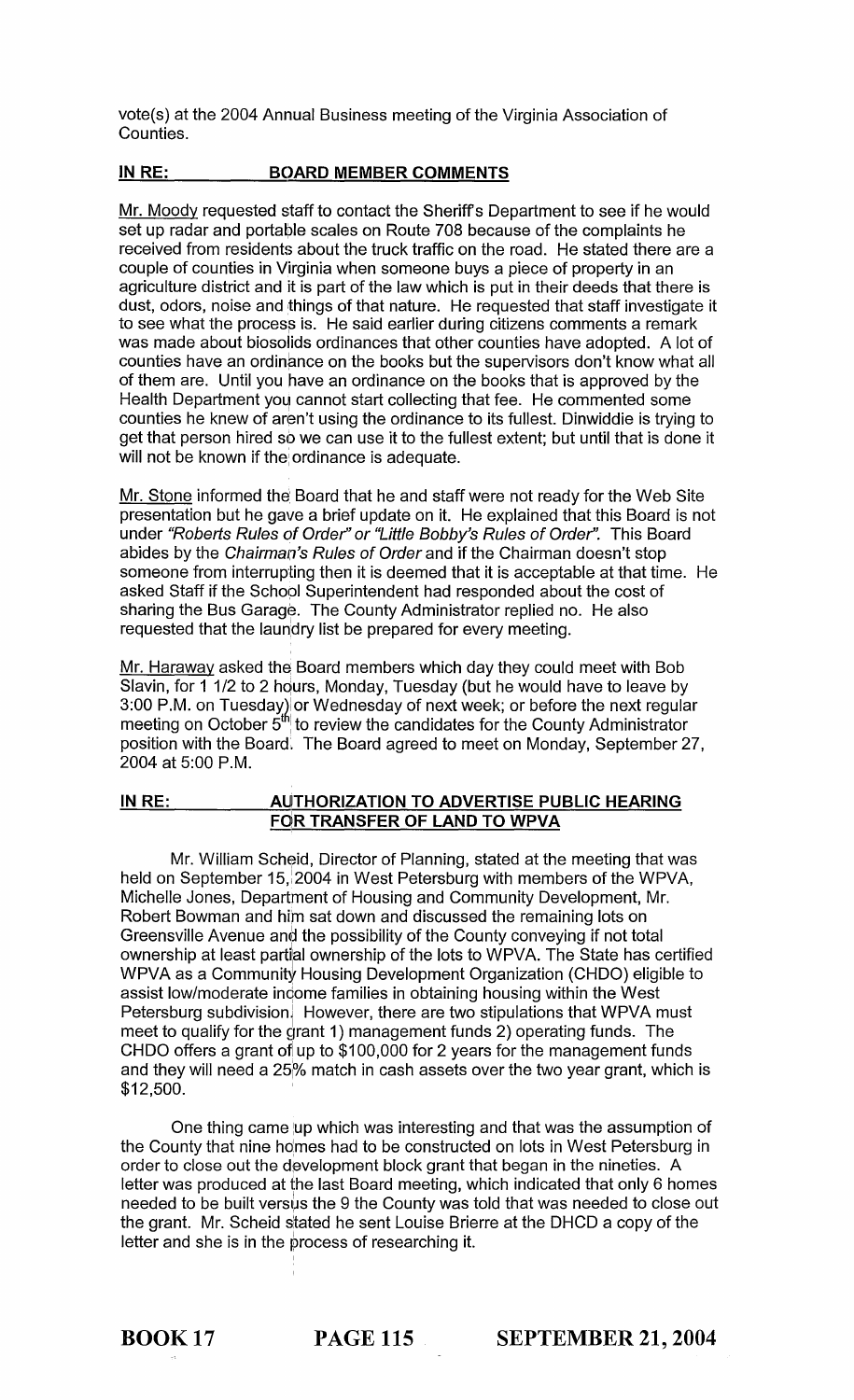He stated that he would deal with WPVA in the same manner as he did with Habitat for Humanity. WPVA would have to meet the same stipulations; and if they don't meet the agreements they would be responsible for repayment of the lot in the amount of \$16,750 each. Although WPVA would be on the deed they might still interact with Habitat for Humanity because they have access to some funding and to some clientele that might be able to expedite their process.

,WI' LL"j..I.l!. III.!lbJ "l,;L;.j Ui U~l,~J..JL...;.L.iLLl--LLi I \_\_\_ -.-J'---\_-"'-\_\_\_ ~II\_\_\_\_\_'LI ~,-I ---,-I ~--.L..-\_\_ ~--"---\_\_ \_\_'\_\_\_\_\_

 $\sum_{i=1}^n\frac{1}{i}$ 

Mr. Scheid stated WPVA learned the other day that in order to qualify as a "CHDO" Community Housing Development Organization they must have access to four lots not three. WPVA has approached Habitat for Humanity to see if they would put them on the lot the County just conveyed to Habitat at the last meeting. This would allow WPVA to meet the four-lot requirement. Mr. Scheid stated Mr. Ruhnke with Habitat for Humanity informed him that they do not have a problem with giving them an interest in the lot. Mr. Scheid stated the attorneys would have to answer whether the County would have to be involved in adding WPVA to the deed with Habitat for Humanity or if it would be strictly between WPVA and Habitat for Humanity.

Mr. Scheid also informed the Board that the funds from the grant for WPVA could be used for other projects such as repairing other homes on lots and to build a recreational facility which qualifies for other funding Senator Randy Forbes is looking into.

Mr. Scheid said the Board would need to have a public hearing to convey the property to WPVA as it did for Habitat for Humanity. There is a time constraint for WPVA to meet the requirements for the application for the grant. In order to get the public hearing done in time it would have to be held at the second meeting in October since it would be too late to get it advertised for the meeting on the  $5<sup>th</sup>$ .

Mr. Bowman thanked Mr. Scheid for all the time and effort he had put into this project; but he felt WPVA deserved it. He said a meeting will be scheduled with Congressman Forbes and his grant writer to see if there was funding available for recreation and curb and gutters for West Petersburg. They also plan to purchase other properties that are run down and condemned in an effort to continue improving the neighborhood. He commented he contacted the Chairman of the IDA and they have some money in their account and Mr. Johnson is willing to set up a meeting for WPVA to make a presentation to the Board to see if they would provide the \$12,500 in seed money for the grant for this community.

Mr. Bowman made the motion to advertise for a public hearing to convey the remaining three lots to WPVA and the County, jointly, in West Petersburg on October  $19<sup>th</sup>$  if the requirements for a public hearing can be met and if not it be held on November 2<sup>nd</sup>. Ms. Moody seconded the motion. Mr. Bowman, Ms. Moody, Mr. Stone, Mr. Moody, Mr. Haraway, voting "Aye", motion carried.

#### **INRE: REPORT AND ADOPTION OF BOND PRICING**

Mr. David Rose with Davenport & Company LLC stated today "Dinwiddie County (the "County") successfully sold \$15,000,000 of Lease Revenue Notes and \$41,040,000 of Lease Revenue Bonds for a total issuance of \$56,040,000. The County issued the Bonds and Notes via the Industrial Development Authority (the "IDA"). The proceeds from the sale will go to the School Board and provide \$55,000,000 in construction funds for a planned new High School and new Elementary School, to pay for the costs of the conversion of the existing County High School into a new Middle School, and to pay for the costs of the conversion of the existing County Middle School into a multi-use facility for school purposes.

——

BOOK 17 **PAGE 115 SEPTEMBER 21, 2004**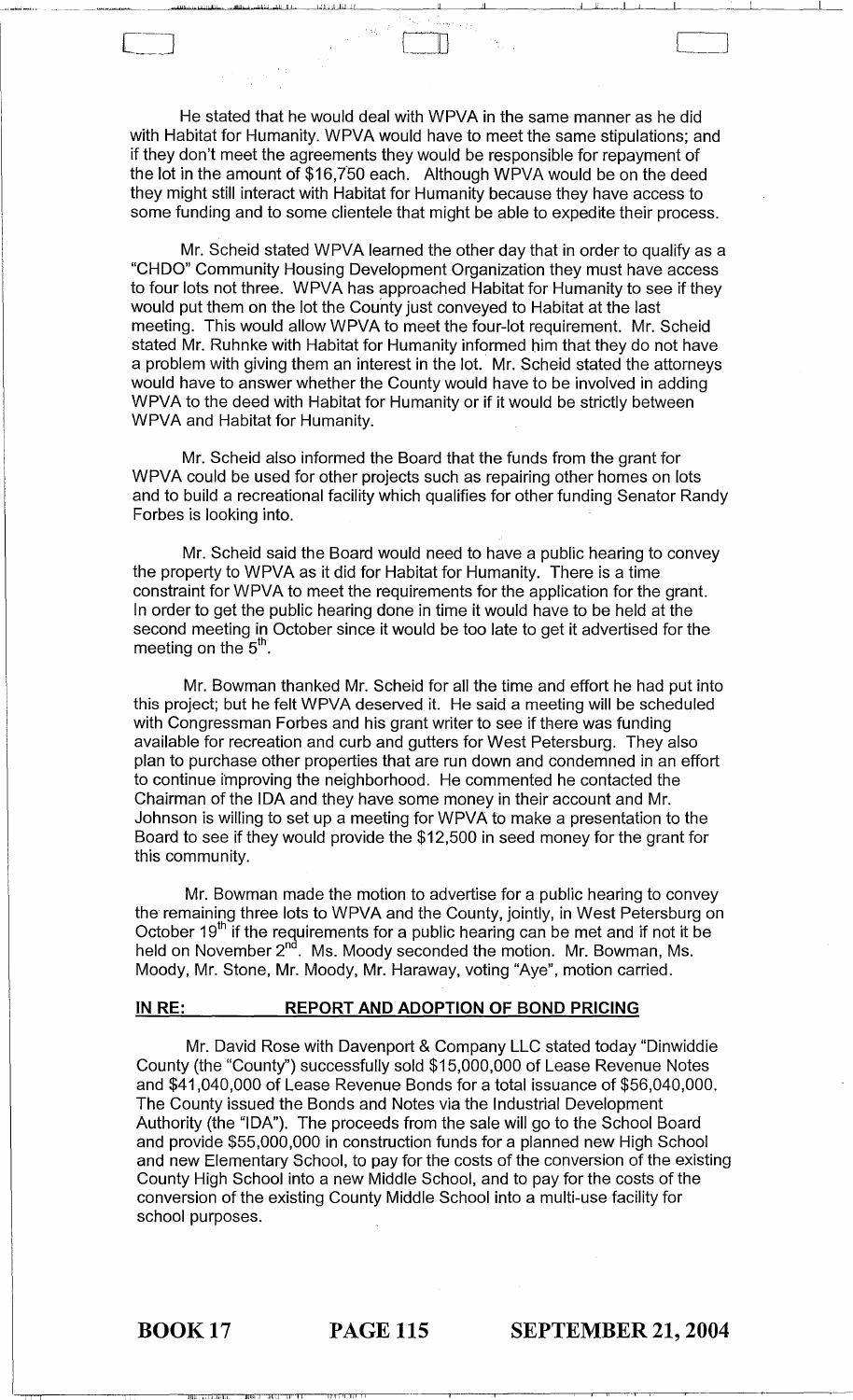The County achieved interest rates that are near 30-year lows in the marketplace. Specifically, the Notes, issued in anticipation of receiving State Literary Loan funding in approximately  $36 - 48$  months, yielded a  $3.30\%$  fixed rate for the full term of the loan. The Bonds carried varying interest rates depending upon their respective maturities and resulted in an all-in interest rate of 4.71%. These results were better (i.e. lower) than any estimate of interest rates ever provided to the County, School Board, or IDA. We believe there are two factors for this result. They include a highly favorable interest rate They include a highly favorable interest rate environment, and second, the County's recently obtained strong credit ratings by all three of the major, national Credit Rating Agencies (S&P, Moody's and Fitch). As a result, the County was able to borrow funds even more favorably than most Virginia peer localities, as demonstrated by the results. More specifically, this second factor produced an additional total savings of well over \$600,000 in debt service.

With regard to the overall interest rates and the impact on the County's budgeting, it is important to point out that during the planning and review process in late Spring of this year the Rating Agencies were provided an estimated debt service schedule using a 5.5% all-in bond rate and a 4.0% note rate. As a result, the issue size required to produce the \$55,000,000 in construction costs was nearly \$59,000,000 as of late June/early July. Because of the County's favorable credit ratings, the need for a multi-million dollar Debt Service Reserve Fund was avoided and the issue size came down approximately \$3 million. This fact, coupled with the lower rate environment, resulted in the County's average annual Debt Service dropping to \$2.7 million annually from the previously projected \$2.93 million, or a \$230,000 per year savings."

# RATIFICATION RESOLUTION OF THE BOARD OF SUPERVISORS OF DINWIDDIE COUNTY, VIRGINIA

WHEREAS, the Board of Supervisors of Dinwiddie County, Virginia (the "Board of Supervisors") adopted a resolution on August 31, 2004 (the "Approving Resolution") relating to the issuance by the Industrial Development Authority of Dinwiddie County, Virginia (the Authority") of its lease revenue notes in an amount not to exceed  $$15,000,000$  (the "2004A Notes") to (i) provide interim monies pending expected funding of a long term loan from the Literary Fund of the Commonwealth of Virginia to finance a portion of the costs of the acquisition, construction and equipping of a new elementary school (the "New Elementary School") on real property to be owned by the Dinwiddie County School Board (the "School Board") to be located in the northern portion of Dinwiddie County, Virginia (the "County") and a new high school (the "New High School"), on real property to be owned by the School Board located in the County and (ii) to provide for the payment of the issuance costs of the 2004A Notes and the issuance of its lease revenue and refunding bonds in an amount not to exceed \$41,040,000 (the "2004B Bonds", together with the 2004A Notes, the "2004 Obligations") to (i) finance the remaining portion of the costs of the New High School and the New Elementary School and to pay for the costs of the conversion of the existing County high school into a new middle school and conversion of the existing County middle school into a multi-use facility for school purposes (together, the "New Projects"); (ii) advance refund the Authority's Lease Reyenue Bonds, Series 1999B in the outstanding principal amount of \$525,000 (the "1999B Refunded Bonds") which were issued on November 1, 1999 to finance a portion of the cost of the acquisition, construction and equipping of certain improvements and renovations to the County's schools and related facilities iincluding the Dinwiddie Elementary School and various other capital projects on real property owned by the School Board located in the County; (iii) fund a debt service reserve fund for the 2004B Bonds through the purchase of a surety bond (the "Surety") from the Insurer (as hereinafter defined); (iv) provide for the payment of the issuance costs of the 2004B Bonds; and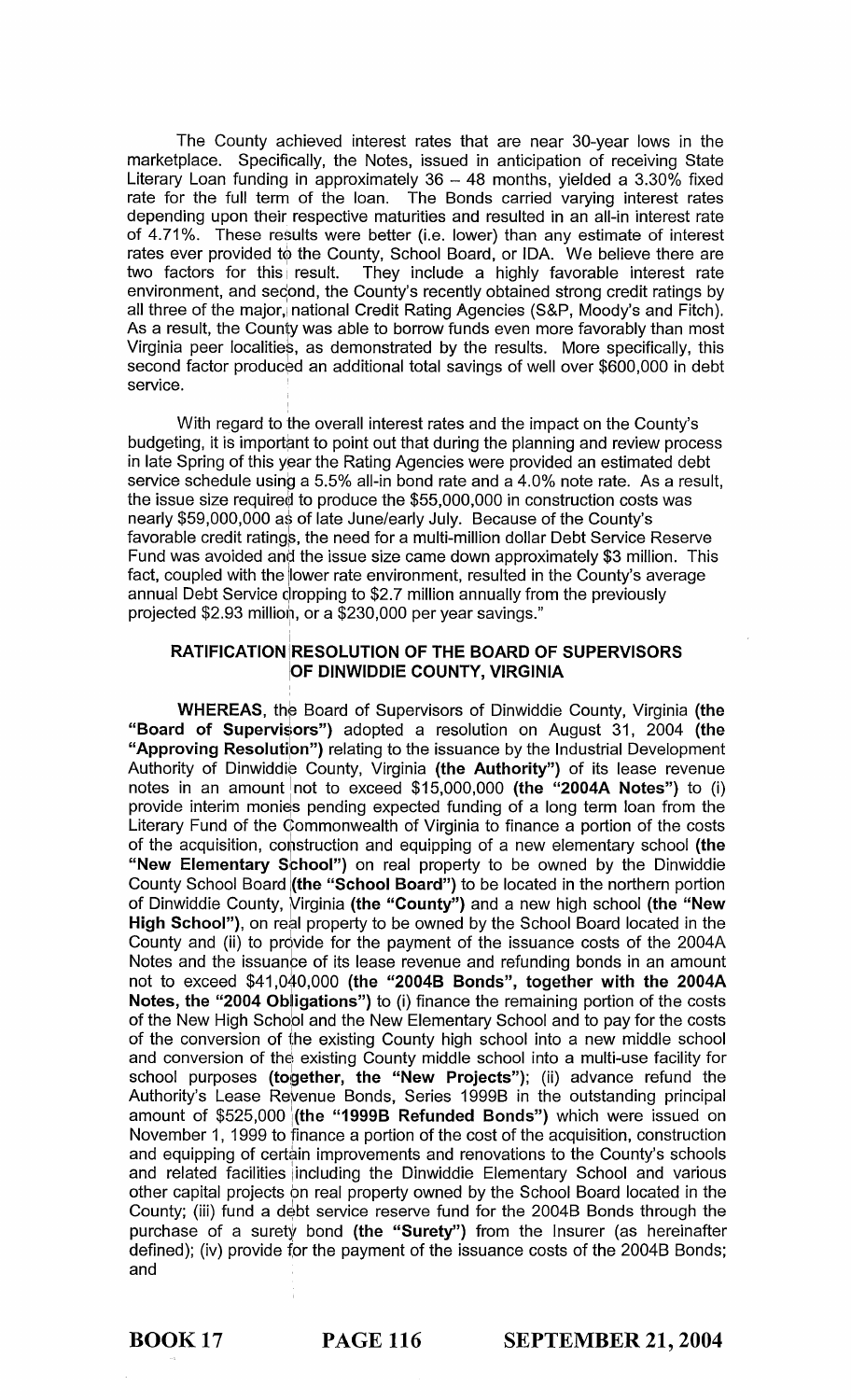WHEREAS, the Authority will lease the New Projects and the other School Property (as defined in the Documents, as defined in the Approving Resolution) to the County to accomplish certain purposes of the Virginia Industrial Development and Revenue Bond Act (the "Act"), and the Authority has agreed to do so; and

LJJ

WHEREAS, the 2004A Notes are to be issued in an amount now estimated not to exceed \$15,000,000 to fund the New Projects and the 2004B Bonds are to be issued in an amount now estimated not to exceed \$41,040,000 to fund a portion the New Projects and to advance refund the 1999B Refunded Bonds; and

WHEREAS, Davenport & Company LLC, (the "Underwriter") is purchasing the 2004 Obligations on terms which are further described below and in the Documents and the approval of the substantially final form of such 2004 Obligations and Documents are to be ratified by the Board of Supervisors;

BE IT RESOLVED BY BOARD OF SUPERVISORS OF DINWIDDIE COUNTY, VIRGINIA:

- 1. The issuance of the 2004A Notes, in substantially final form as presented at this meeting with a final maturity of February 15, 2008, in the amount and rate as set forth in the attached Exhibit A-1 is hereby approved.
- 2. The issuance of the 2004B Bonds, in substantially final form as presented at this meeting with a final maturity of February 15,. 2034, in the amounts and rates as set forth in the attached Exhibit A-2 is hereby approved.
- 3. The Documents in substantially final form as presented at this meeting are hereby ratified, adopted and approved.
- 4. The Chairman or Vice Chairman of the Board of Supervisors, the County Administrator and all other County officers are hereby authorized and directed to execute and deliver all documents and instruments related to or appropriate in connection with the issuance of the 2004 Obligations and the delivery of the Documents with such completions, omissions, insertions and changes as may be approved by the officer executing them, his or her execution to constitute conclusive evidence of his or her approval of any such completions, omissions, insertions and changes.
- 5. All other acts of the Chairman or Vice Chairman of the Board of Supervisors, the County Administrator and other officers of the County that are in conformity with the purposes and intent of this resolution and in furtherance of the plan of financing, the issuance and sale of the 2004 Obligations, the delivery of the Documents and the acquisition, design, construction, renovation, expansion, equipping, conversion and furnishing of the New Projects and the refunding of the 1999B Refunded Bonds are hereby approved and ratified.
- 6. This resolution shall take effect immediately.

Dinwiddie County IDA Lease Revenue Notes, Series 2004A and Lease Revenue Bonds, Series 2004B

BOOK 17 PAGE 116 SEPTEMBER 21, 2004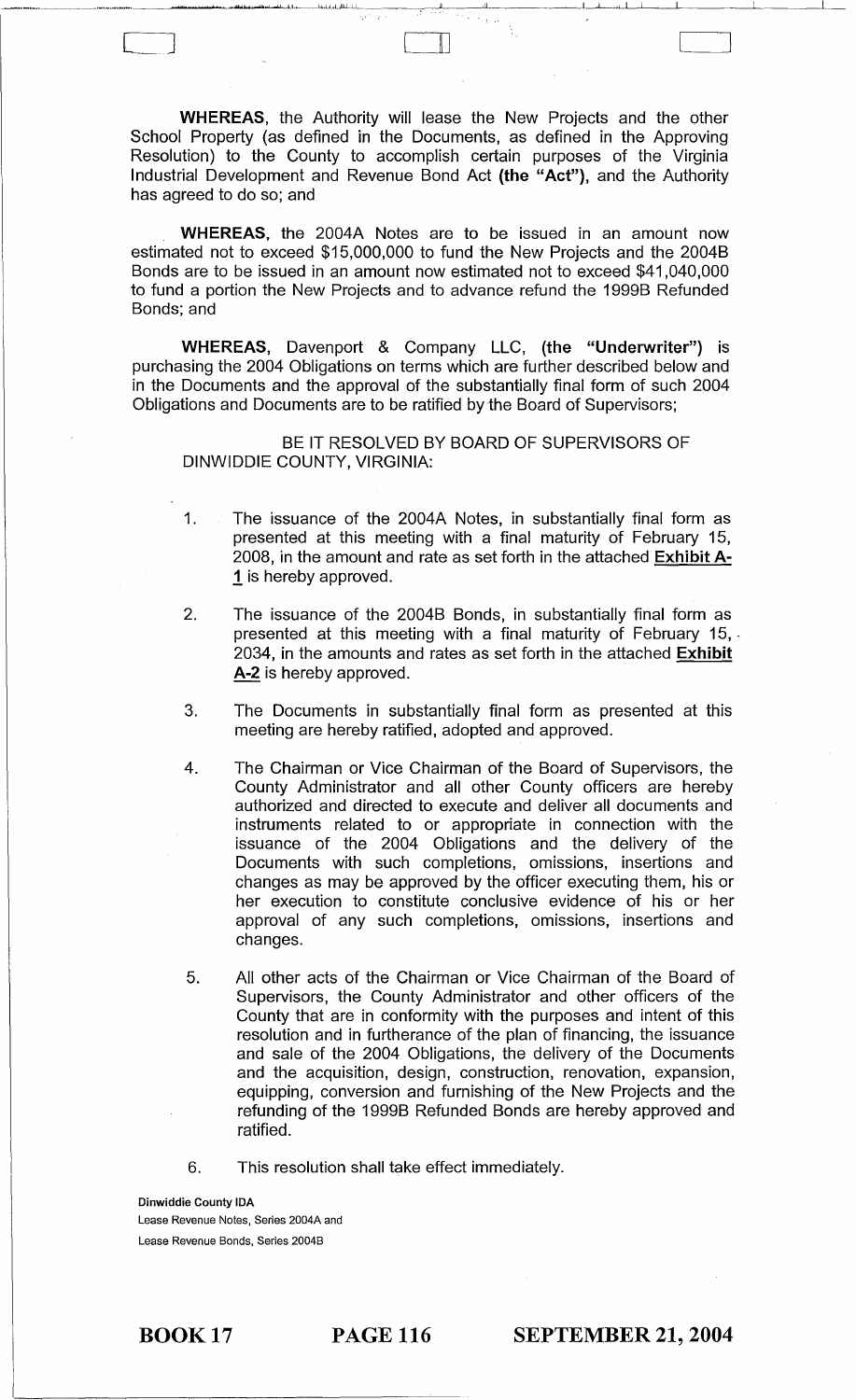#### Pricing Summary

| <b>Dollar Price</b> |    | Price    | <b>Maturity Value</b> | Yield  | Coupon | <b>Type of Bond</b> | <b>Maturity</b> |
|---------------------|----|----------|-----------------------|--------|--------|---------------------|-----------------|
| 35,097.65           |    | 100.279% | 35,000.00             | 1.790% | 2.000% | Serial Coupon       | 02/15/2006      |
| 29.965.20           |    | 99.884%  | 30,000.00             | 2.050% | 2.000% | Serial Coupon       | 02/15/2007      |
| 889,814.40          |    | 100.544% | 885.000.00            | 2.330% | 2.500% | Serial Coupon       | 02/15/2008      |
| 15,000,000.00       |    | 100.000% | 15,000,000.00         | 3.300% | 3.300% | Term 1 Coupon       | 02/15/2008      |
| 909.425.45          |    | 100.489% | 905.000.00            | 2.630% | 2.750% | Serial Coupon       | 02/15/2009      |
| 941.900.30          |    | 100.738% | 935,000.00            | 2.850% | 3.000% | Serial Coupon       | 02/15/2010      |
| 653,853.75          |    | 99.825%  | 655,000.00            | 3.030% | 3.000% | Serial Coupon       | 02/15/2011      |
| 318,360.70          |    | 102.697% | 310,000.00            | 3.030% | 3.500% | Serial Coupon       | 02/15/2011      |
| 990,000.00          |    | 100.000% | 990,000.00            | 3.200% | 3.200% | Serial Coupon       | 02/15/2012      |
| 1,025,000.00        |    | 100.000% | 1,025,000.00          | 3.375% | 3.375% | Serial Coupon       | 02/15/2013      |
| 1,047,435.65        |    | 99.283%  | 1,055,000.00          | 3.490% | 3.400% | Serial Coupon       | 02/15/2014      |
| 1,216,429.10        | C. | 111.599% | 1,090,000,00          | 3.650% | 5.125% | Serial Coupon       | 02/15/2015      |
| 1,273,774.50        | C  | 110.763% | 1,150,000.00          | 3.750% | 5.125% | Serial Coupon       | 02/15/2016      |
| 1.219.353.30        | C  | 100.773% | 1.210.000.00          | 3.900% | 4.000% | Serial Coupon       | 02/15/2017      |
| 1,387,045.80        | C  | 110.083% | 1,260,000.00          | 3.950% | 5.250% | Serial Coupon       | 02/15/2018      |
| 1,305,717.60        |    | 98.918%  | 1,320,000.00          | 4.100% | 4.000% | Serial Coupon       | 02/15/2019      |
| 1,345,561.25        |    | 97.859%  | 1,375,000.00          | 4.190% | 4.000% | Serial Coupon       | 02/15/2020      |
| 6.197.877.00        | C  | 104.166% | 5,950,000.00          | 4.450% | 5.000% | Term 2 Coupon       | 02/15/2024      |
| 5,160,542.10        |    | 97.923%  | 5,270,000.00          | 4.650% | 4.500% | Term 3 Coupon       | 02/15/2027      |
| 6,161,252.20        | C  | 102.092% | 6.035.000.00          | 4.720% | 5.000% | Term 4 Coupon       | 02/15/2030      |
| 9,740,367.00        | C  | 101.940% | 9,555,000.00          | 4.740% | 5.000% | Term 5 Coupon       | 02/15/2034      |
| \$56.848.772.95     |    |          | \$56,040,000.00       |        |        |                     | Total           |

#### Bid Information

| Par Amount of Bonds                            | \$56,040,000.00 |
|------------------------------------------------|-----------------|
| Reoffering Premium or (Discount)               | 808,772.95      |
| Gross Production                               | \$56,848,772,95 |
| Total Underwriter's Discount (0.768%)          | \$(430,387.20)  |
| Bond Insurance Premium paid by Underwriter     | (436,000.00)    |
| Bid (99.897%)                                  | 55,982,385.75   |
| Accrued Interest from 10/01/2004 to 10/06/2004 | 32,712.58       |
| <b>Total Purchase Price</b>                    | \$56,015,098.33 |
| <b>Bond Year Dollars</b>                       | \$824,569.33    |
| Average Life                                   | 14.714 Years    |
| Average Coupon                                 | 4.6711202%      |
| Net Interest Cost (NIC)                        | 4.6781074%      |
| True Interest Cost (TIC)                       | 4.6047787%      |

Dinwiddie County, Series | Issue Summary | 9/21/2004 | 12:26 PM

I

I

| <b>Public Finance</b>   | Page. |
|-------------------------|-------|
| Davenport & Company LLC |       |
|                         |       |
|                         |       |

I Upon motion ofiMr. Moody, Seconded by Ms. Moody, Mr. Bowman, Ms. Moody, Mr. Stone, Mr. Moody, Mr. Haraway, voting "Aye", the above resolution was ratified.

# **IN RE: CC:)MMUNICATIONS EQUIPMENT REQUISITION #8 - DI1NWIDDIE COUNTY IDA PUBLIC FACILITIES LEASE REVENUE NOTE SERIES 2003**

Mr. Bowman stated he did not agree with the charges rendered by Motorola for change orders  $#4, #7$  and  $#8$  for the installation of the foundation for the tower at the landfill site. He commented he had not changed his mind from the first time it was presented. The job was increased by approximately 4 yards of concrete and a few rebarbs, which was not that expensive. Mr. Haraway stated he did not remember approving change orders  $#7$  and  $#8$ . The County Administrator provided the minutes showing where change order #4 was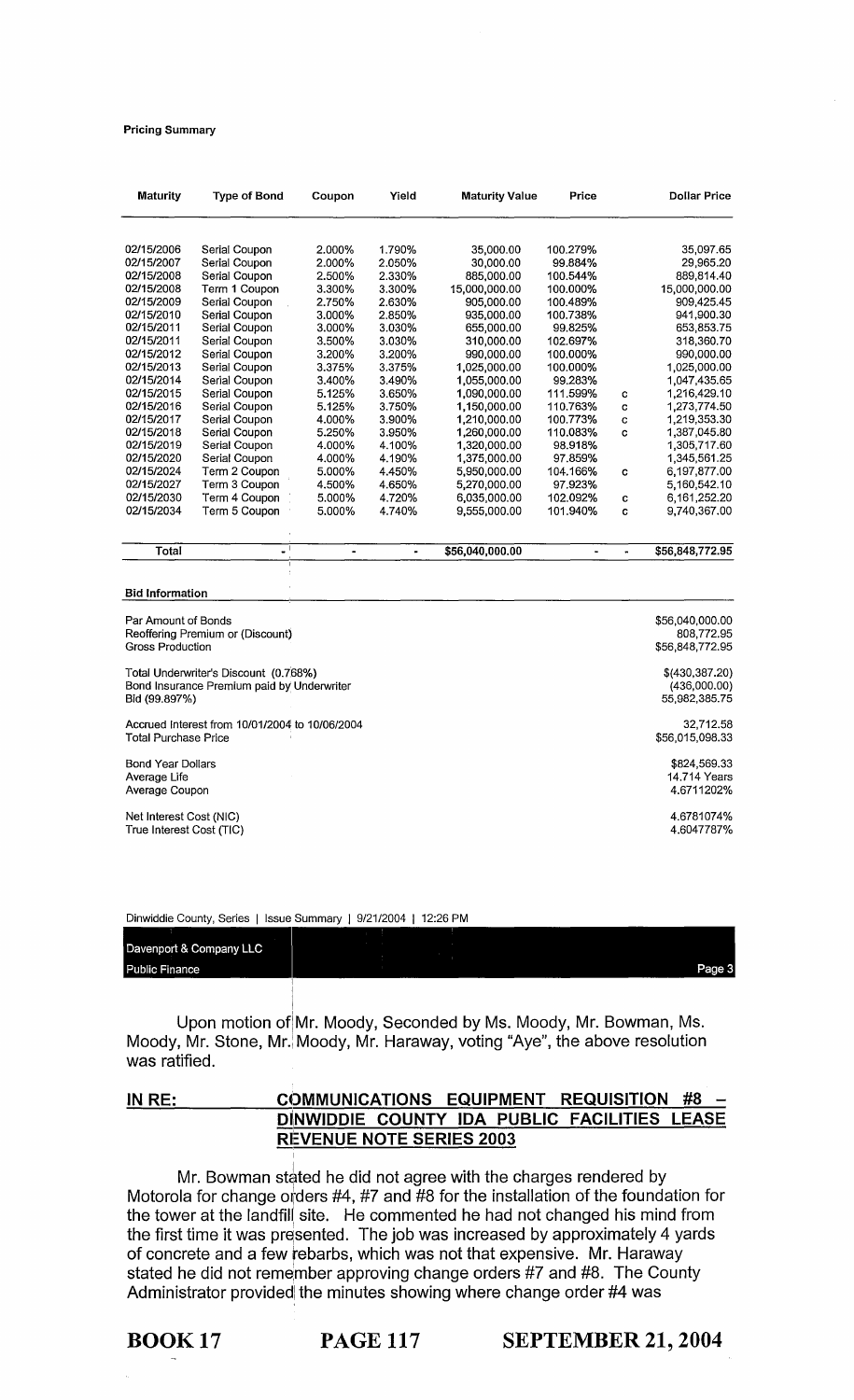approved and requested that it be approved for payment today. She stated she would have to check the records to see when change orders #7 and #8 were approved.

The following invoice from Motorola, for expenses from the Dinwiddie County IDA Public Facilities Lease Revenue Note Series 2003 was submitted for payment:

| Change order #4 | \$5,022.00 |
|-----------------|------------|
|                 |            |

TOTAL DUE

c .. J [\_1J

\$5,022.00

للماء المسافرة المسافرة المسافرة العاملية المسافرة المسافرة المسافرة المسافرة المسافرة المسافرة المسافرة المسافرة<br>المسافرة

Upon motion of Mr. Stone, Seconded by Mr. Moody, Mr. Bowman, Ms. Moody, Mr. Stone, Mr. Moody, Mr. Haraway voting "Aye",

BE IT RESOLVED by the Board of Supervisors of Dinwiddie County, Virginia that Requisition Number #8 in the amount of \$5,022.00 be approved and funds appropriated for expenses from the Dinwiddie County IDA Public Facilities Lease Revenue Note Series 2003.

#### IN RE: CLOSED SESSION

Mr. Stone stated I move to close this meeting in order to discuss matters exempt under section: §2.2-3711 (A) 1 - Personnel - Environmental Land Technician; Procurement; Animal Control; Appointments; County Administration;  $\S2.2$ -3711 (A)(7) - Consultation with Legal Counsel - Probable Litigation and Contractual Issues; and  $\S2.2$ -3711 (A)(3) of the Code of Virginia – Acquisition of Property;

Mr. Moody seconded the motion. Mr. Bowman, Ms. Moody, Mr. Stone, Mr. Moody, Mr. Haraway, voting "Aye", the Board moved into the Closed Meeting at 4:37 P.M.

A vote having been made and approved the meeting reconvened into Open Session at 6:36 P.M.

#### IN RE: CERTIFICATION

Whereas, this Board convened in a closed meeting under §2.2-3711 (A) 1 Personnel - Environmental Land Technician; Procurement; Animal Control; Appointments; County Administration;  $\S2.2$ -3711 (A)(7) - Consultation with Legal Counsel - Probable Litigation and Contractual Issues; and §2.2-3711  $(A)(3)$  of the Code of Virginia  $-$  Acquisition of Property;

And whereas, no member has made a statement that there was a departure from the lawful purpose of such closed meeting or the matters identified in the motion were discussed.

Now be it certified, that only those matters as were identified in the motion were heard, discussed or considered in the meeting.

Upon motion of Mr. Bowman, Seconded by Mr. Stone, Mr. Bowman, Ms. Moody, Mr. Stone, Mr. Moody, Mr. Haraway, voting "Aye", this Certification Resolution was adopted.

#### IN RE: INFORMATION IN BOARD PACKET OR DISTRIBUTED

- 1. GIS report, new address assignments.
- 2. Memo from Dr. Maranzano, Jr., - regarding information on mileage of school buses.

BOOK 17

IU., ,It 1"l,t ii111i1 •• ,,11, ,,j, Ii Iii I ',I i

PAGE 117 SEPTEMBER 21, 2004